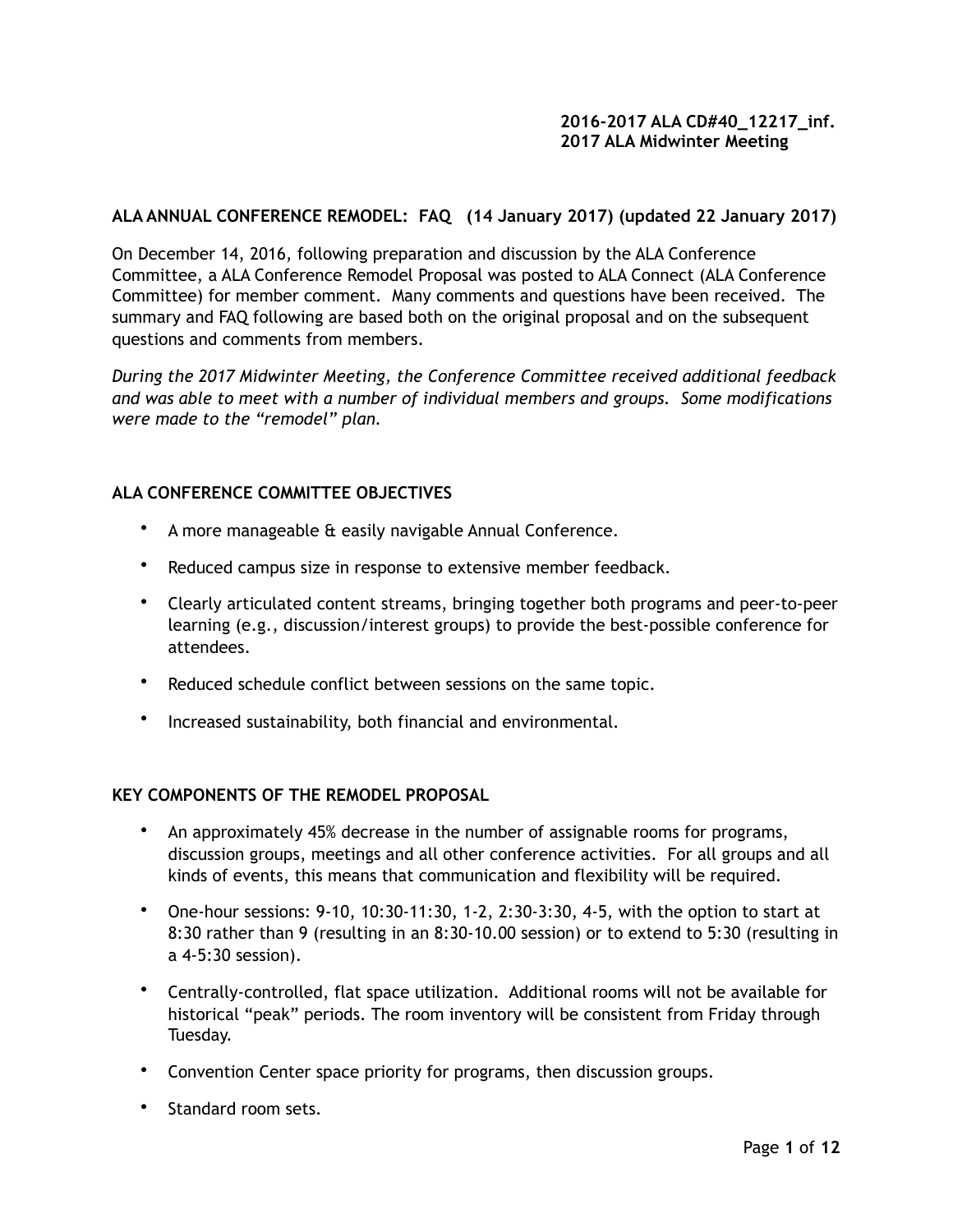- A central, open submission site for all Annual Conference Program submissions.
- Contributed programs either from groups or individuals will be juried.
- Juries will have a common rubric (which is not subject specific), a common timetable and a common assessment framework.
- There will also be curated series, with specific requirements.
- All program submissions and all discussion/interest groups submissions will be tagged for general subject area, to enable attendees to find both programs and peer-to-peer learning on a topic.
- In general, business meetings will be scheduled in hotel meeting space or in convention center meeting space on Friday, in late afternoon time periods Saturday-Sunday, on Monday afternoon or Tuesday.*Conference Services is looking at the potential costs & trade-offs needed to expand wifi access in hotel meeting rooms.*
- *The Conference Committee is committed to conference-wide, program-level evaluation. Evaluation will be on the Committee's 2017 Annual Conference agenda.*
- *The Committee was also able to more fully develop the concept of an enhanced series of Presidents'/Chairs' programs – including ALA, its Divisions and Round Tables, as well as, based on their interest, affiliates.*

# **ADDITIONAL INFORMATION – RESPONSES TO QUESTIONS RAISED**

- **How many juries are proposed and how are they constituted:** 
	- $\circ$  15 Juries are proposed: 1 for each Division, an ALA jury (Round Tables, ALA Committees/Offices, Chapters, Affiliates), an Exhibitor jury (exhibitor-related programs), a Poster Sessions jury, and an IGNITE (short format) session jury. Fourteen of the 15 proposed juries exist currently.
	- $\circ$  The following composition is proposed for the ALA jury:
		- 5 Round Tables representatives (selected through the Round Tables Coordinating Assembly) *This was increased from 3, based on discussion with RT leaders.*
		- 2 ALA Committee/Office representatives (collaborative process to be defined)
		- **■** 1 Affiliate representative selected through the ODLOS Advisory Committee
		- **■** 1 person from the membership of the ALA Conference Committee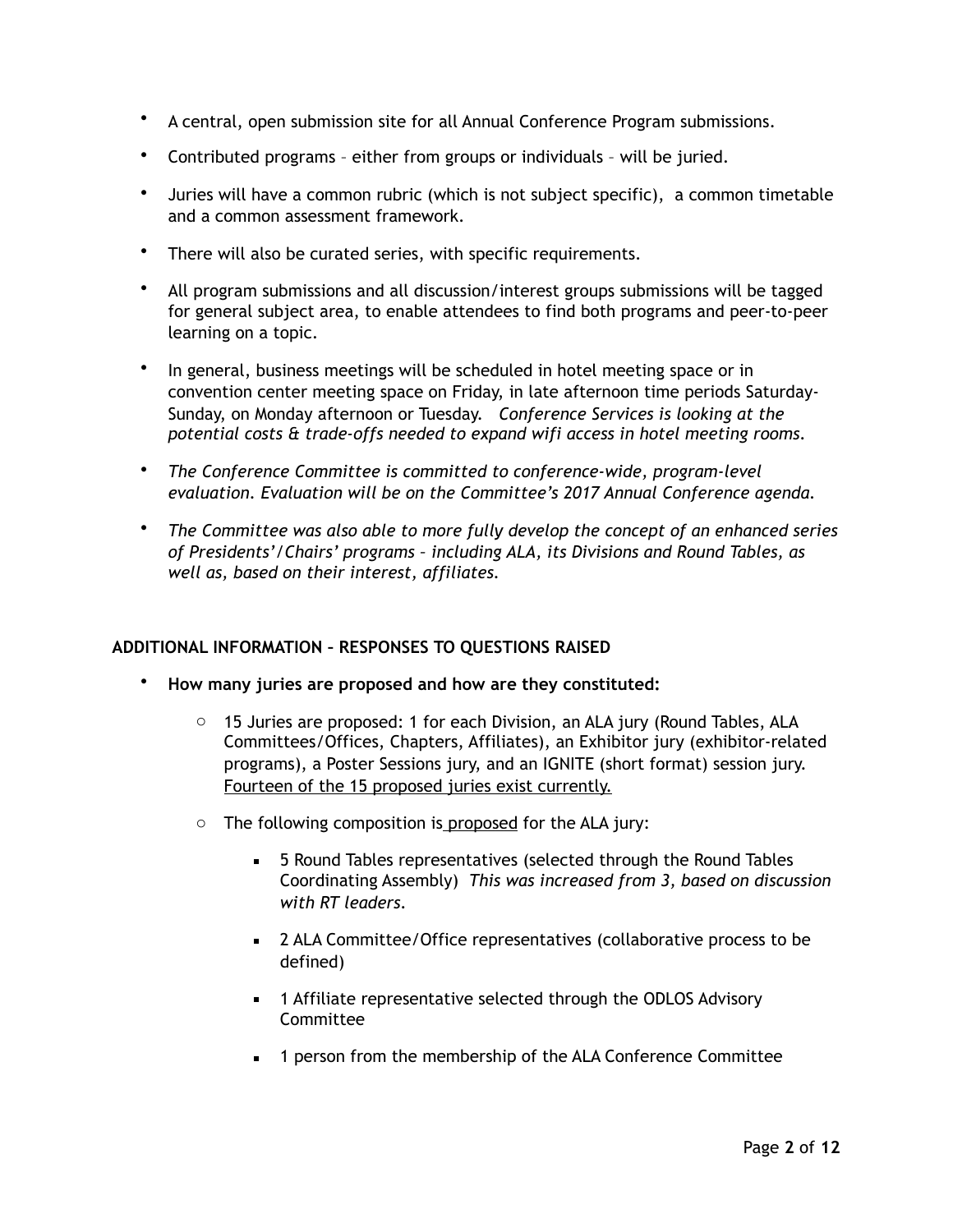$\circ$  To increase system efficiency a standard maximum size for a jury is proposed; the current recommendation is 10.

# • **On what basis will juries assess proposals?**

- o The ALA Conference Committee has been reviewing a draft set of review guidelines and will approve a final recommendation at the 2017 Midwinter Meeting. Review guidelines will be assessed after each conference cycle, to support continuous improvement.
- $\circ$  The proposed criteria are based on criteria currently used by one or more ALA Divisions for division national conferences or ALA conference programs.
- $\circ$  The current proposal recommends 8 criteria for assessing program proposals:
	- **•** Does the program description clearly, with sufficient detail, outline the proposed presentation?
	- Who is the target audience and why would this session be relevant to them?
	- Is the topic timely, new and/or in demand?
	- **•** Does the content offer fresh, memorable ideas, methods or resources?
	- Are learning outcomes (takeaways) clear, specific and actionable?
	- **EXEDENT** Is the proposed presentation likely to engage participants actively in discussion, thought or active learning?
	- *How does this program advance discussion and learning related to Equity, Diversity and Inclusion?*
	- *How does this program advance one or more of the other strategic directions of the Association: Advocacy, Information Policy, Professional and Leadership Development?*
	- **EXPEALER:** Have you seen this presented present a program? If so, please rate. ] *This has been deleted, based on Committee discussion.*
	- Panel: Does the proposal demonstrate how the perspectives of 2-4 presenters will be brought into a cohesive conversation/dialogue – rather than multiple, unrelated presentations?
	- $\circ$  The review criteria will be adapted for juries that are specialized by format (e.g., poster sessions, IGNITE! sessions). The IGNITE! jury process includes a public voting process.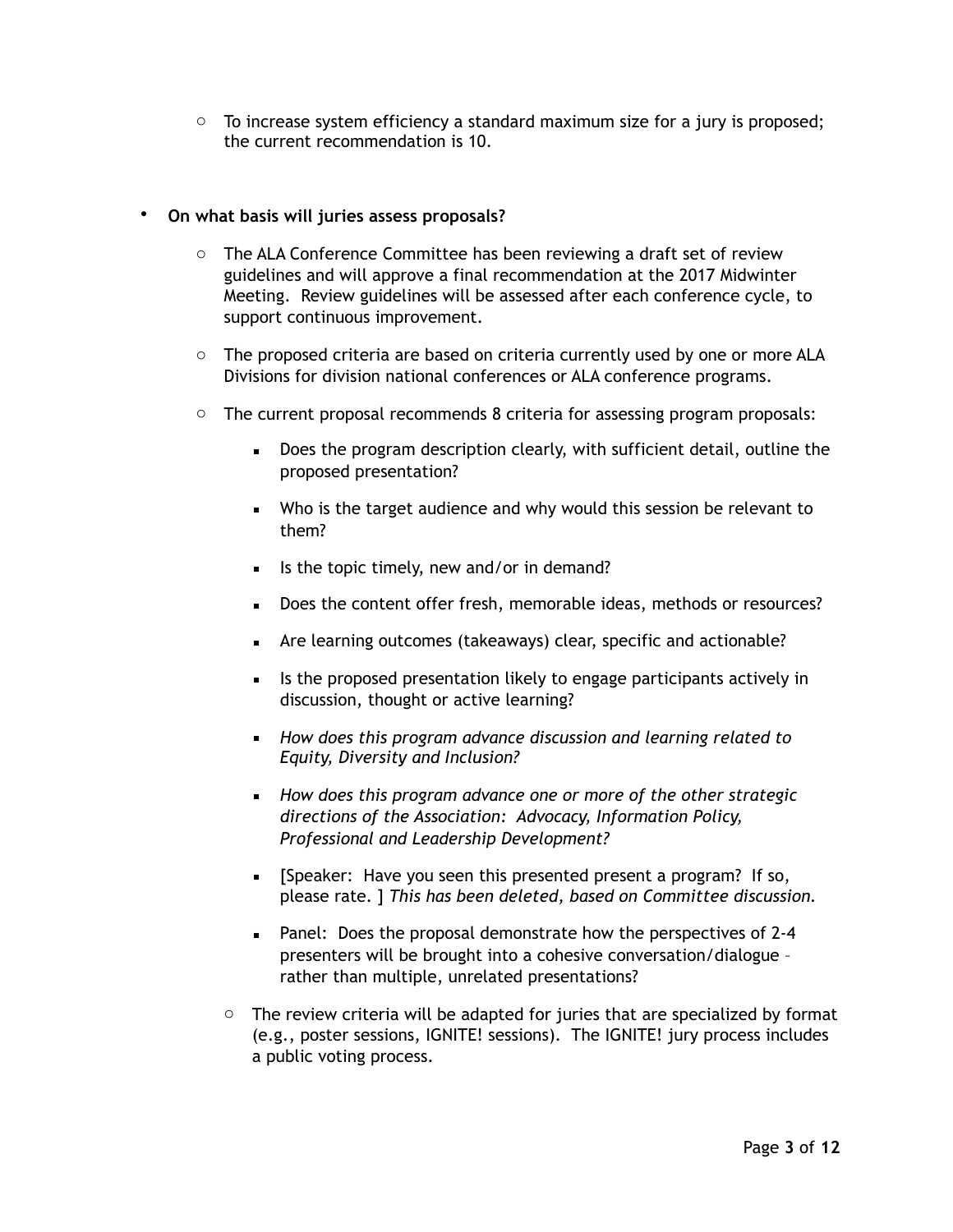- **How many programs will each group select?** 
	- $\circ$  Each jury will select up to a defined number of programs. That number will be based on historical information about the number of programs from that group; the number will be less than the historical average, but will be inclusive of programs in "curated" streams (e.g., President's/Chair's programs)
	- $\circ$  The number of programs juried by the ALA jury will be based on the combined number of programs historically offered by Round Tables, ALA Committee/ Offices and Affiliates.
	- o Juries will have significant latitude.
		- A jury may "hold back" 1 or more program slot, to allow for late opportunities or emerging issues.
		- A jury should select 1 or more "alternate" program, in case a selected program must be cancelled.
		- **EXECT** A jury may choose based on topic, format or other criteria to allow two program slots for a single program. That program then counts for two programs out of the total allowable.
		- **EXED** A jury may set aside one or more program slot for a "solicited" program when it feels a critical content area has not been addressed by submissions.
	- $\circ$  All contributed programs will be scheduled in the convention center and all will be digitally captured, subject to a rights agreement with the presenter(s).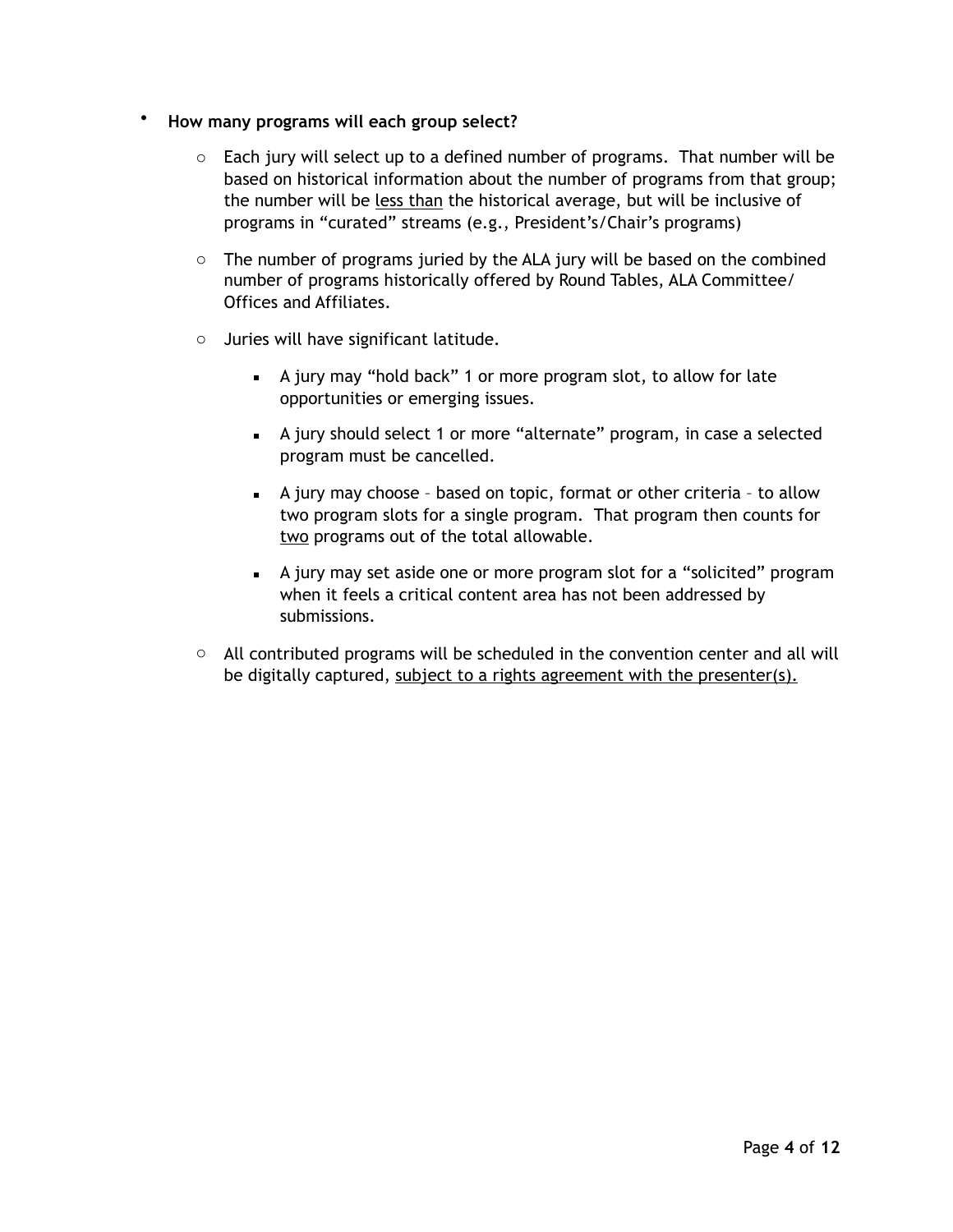### • **Who can submit a program proposal?**

- o Anyone. A group or an individual.
- $\circ$  Collaboration is encouraged, particularly collaborations that may bring diversity of perspective to an issue or topic. *Internal or External collaboration will provide "extra points" in jury consideration.*
- $\circ$  A group or individual submitting a proposal will specify the jury for which the proposal is intended. Only one jury may be specified.
- o Each proposal must be tagged to at least one content area.
- $\circ$  A proposal will not include a specific day/time requirement; it may include a "do not conflict with \_\_\_\_\_" note.

### • **What is the proposed timetable?**

- o The initial "remodel" is proposed for the 2018 ALA Annual Conference (New Orleans).
- $\circ$  The Submission Site will open in late April 2017 and close in mid-August.
- o Juries will complete their work by late September.
- o The ALA Conference Committee will work with ALA Conference Services in October-November to (a) review scheduling for undesirable conflicts, (b) review curated content streams and (c) determine if there are major gaps (i.e., a critical current issue not address by the program) that should be addressed.
- $\circ$  Preliminary program information will be available when Annual Conference registration opens.

# • **How will content "buckets" or streams be identified.**

- o The ALA Conference Committee, which is representative in its structure, will develop content streams in consultation with groups across the Association.
- o The unique "affordance" of the ALA Annual Conference is that it brings together content from a complex and diverse field, across all types of libraries, to people in many different career stages. This has significant value and must be maintained.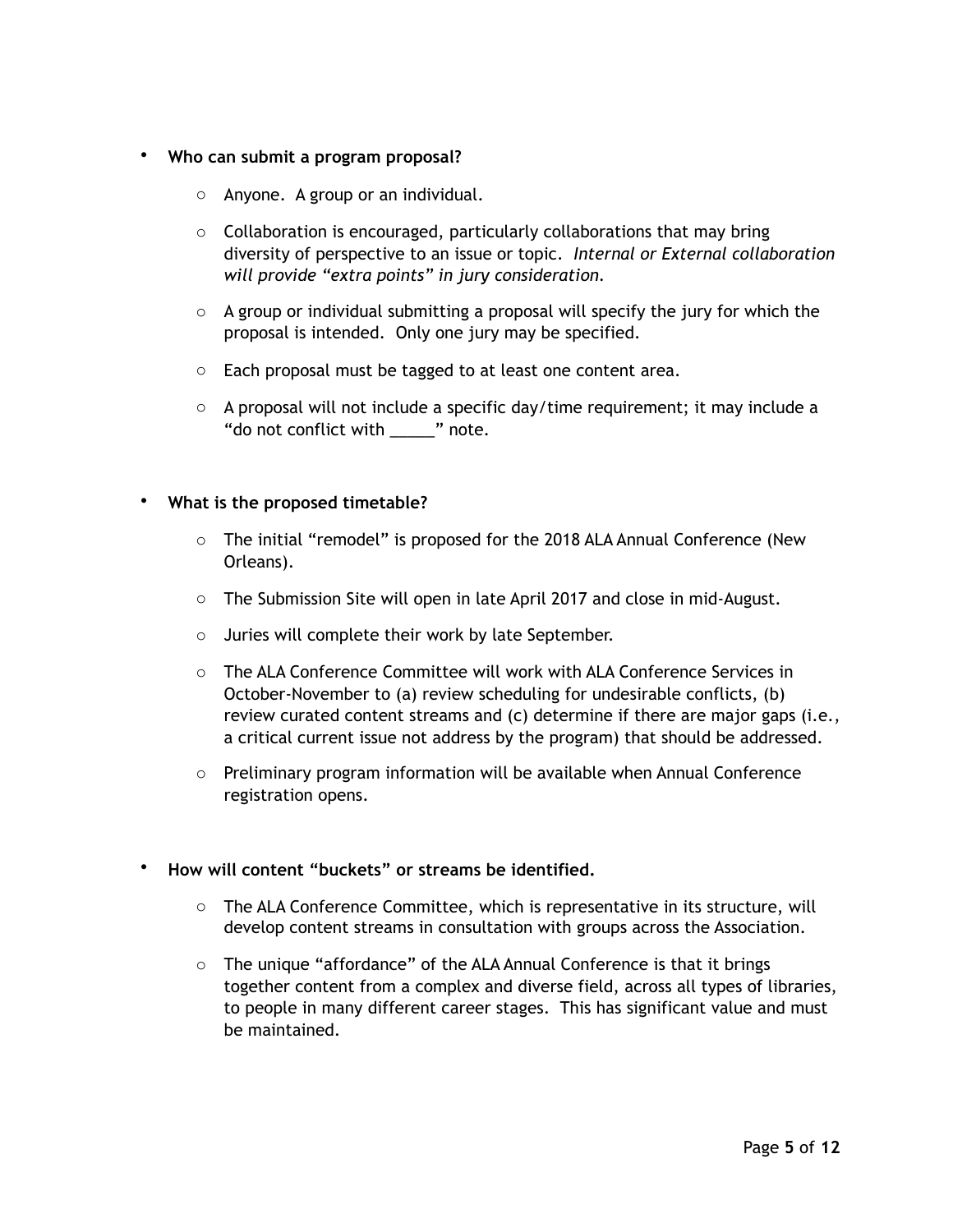NOTE: *Based on extended discussion at the Conference Committee meeting, individuals and groups will be asked to "tag" proposals, based on a broad list of subject tags, with the option to enter a unique term under "other." The Conference Committee, in the process of structuring the final program (sequence) to provide maximum clarity and coherence for attendees as well as minimal conflict between programs on the same topic, will create content "streams" based on the programs and discussion/interest groups actually being offered.*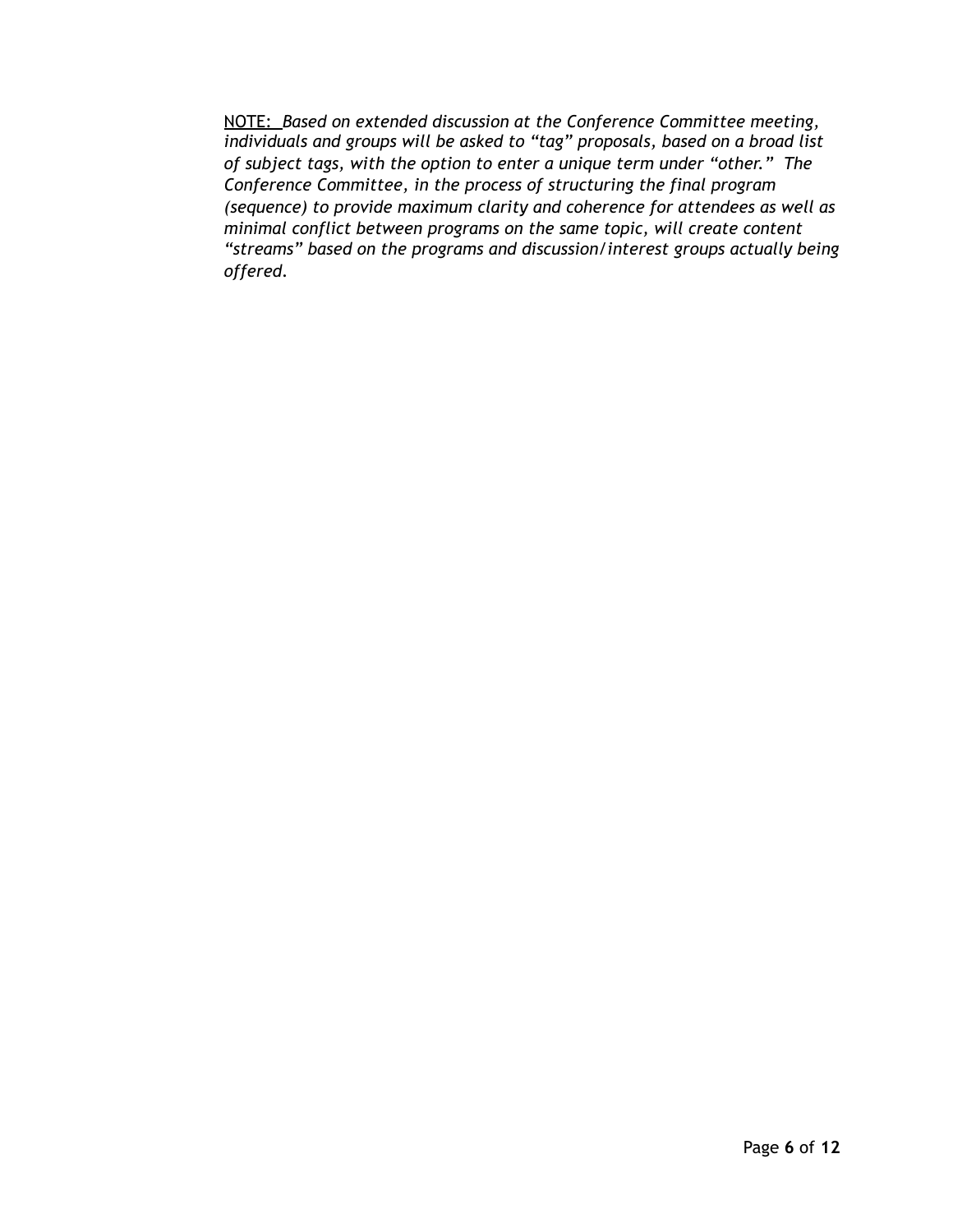- **What are "curated" series?** 
	- $\circ$  "Curated" series are unjuried but must meet specific organizational criteria. Each operates within defined limits (number of programs, size of programs, etc.)
	- $\circ$  All curated program series will be in the convention center and all will be digitally captured, subject to rights agreements with the presenter(s). [Auditorium Series programs are frequently not recorded.]
	- o The current "curated" series are:
		- **The "Auditorium Series" programs are selected from among major** authors proposed by their publishers. ALA Conference Services works with the ALA Conference Committee on this series. Programs are expected to fill a 1,000+ seat auditorium.
		- **EXECT** The News You Can Use series includes updates/briefings on new research, legislation or regulation. By their nature, they tend to be late. A limited amount of space is set aside for these sessions. They are expected to fill a 200+ seat room.
		- **EXEC** The President's/Chair's Programs are developed by individual Divisions, Round Tables, Affiliates – up to one/unit or group. [Programs are expected to fill a 300-500 capacity room, with some exceeding 500.] *This requirement was deleted, based on discussion with Round Table representatives. Presidents'/Chairs' programs may fit a variety of room sizes, based on the audience anticipated by the sponsoring group.*

# • **Are there other unjuried programs?**

- o Most Divisions and some Round Tables and ALA Committees/Offices offer "101" or orientation programs. These may be scheduled outside of the convention center and are not recorded.
- o The ALA/JobLIST Placement Center offers career development sessions. These are offered in the Placement Center. By policy, individuals are not required to register to use Placement Center resources. These sessions are not recorded.
- o Various ALA Exhibits Stages. The "Stages" offer authors and other presenters. The "Stages" are curated by ALA Conference Services. This content is offered in a less formal setting. "Stages" content is not recorded.
- **How will Discussion Groups fit into the new structure?**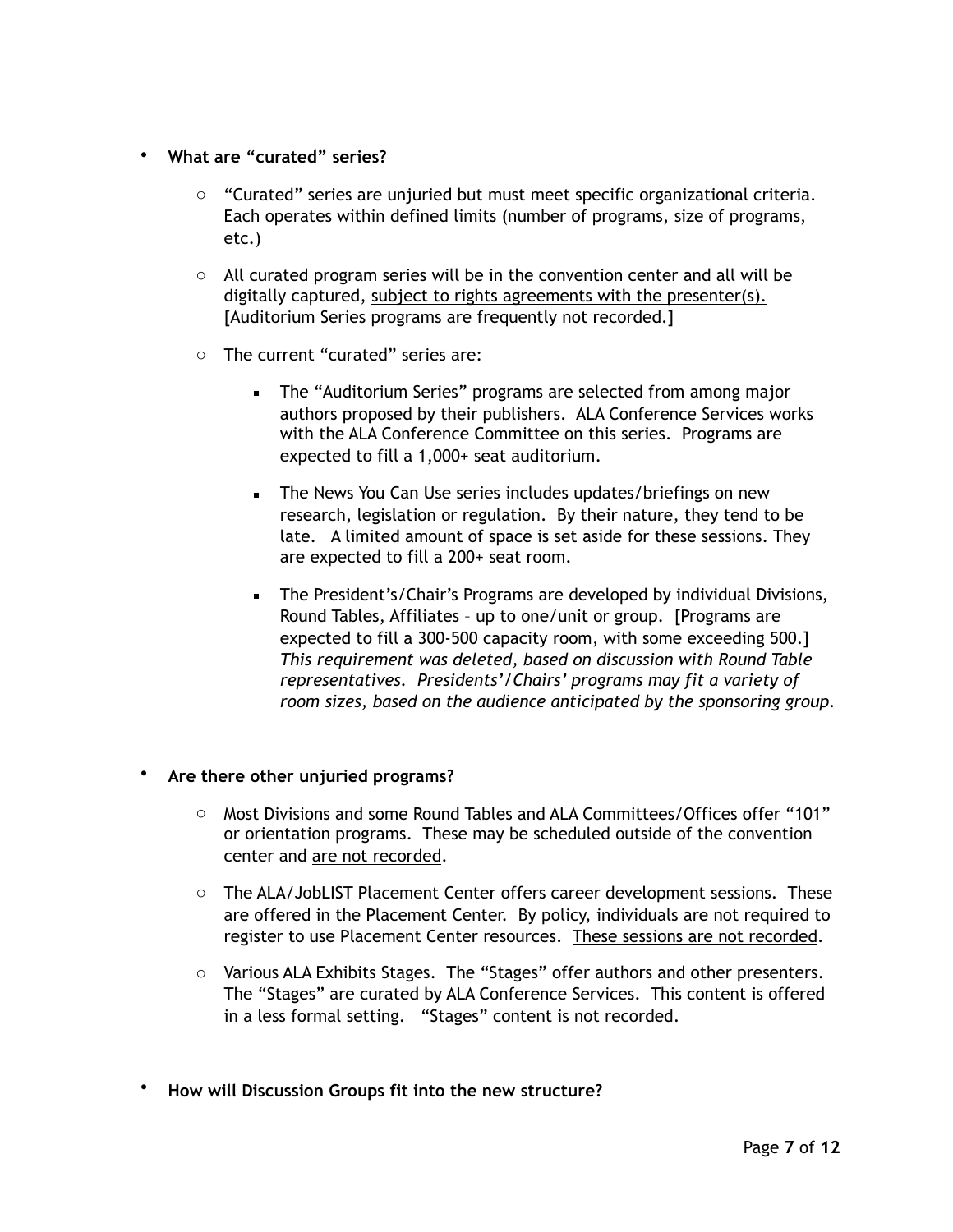- $\circ$  Discussion Groups (also including Interest Groups, Member Initiative Groups, etc.) represent valuable opportunities for networking and peer-to-peer learning. They have central position, along with programs, in the conference remodel.
- o Discussion Groups will not be "juried."
- $\circ$  Discussion Groups will be subject to the normal limitations of available space/ time. A  $2<sup>nd</sup>$  Discussion Group space request from the same group - before all requesting groups have been scheduled – may be frowned upon.
- $\circ$  Groups/individuals entering a Discussion Group must tag the session with one or more subject term. Note that the subject tag(s) for a Discussion Group may vary from conference to conference, depending on the anticipated focus of the group at that conference.
- o Discussion Groups may offer entirely informal peer-to-peer learning (discussion); they may offer formal presentation. They may offer a blend of formal and informal learning.
- o Discussion Groups will not be digitally captured.
- $\circ$  Discussion Groups will be scheduled in the convention center to the extent that space allows; they will be scheduled in hotel spaces as necessary.

# • **How will Round Tables be represented in this remodeled structure?**

- o While ALA Round Tables have not historically done a high volume of programming, they represent significant content areas and member concerns within the Association.
- o A Round Table may choose to offer a President's/Chair's Program; a Round Table (or a member of a Round Table) may submit a proposal to the ALA or any other jury; some Round Tables regularly have "update" content (e.g., information on new legislation) that may fit into the curated News You Can Use series.
- o Because of the nature of Round Tables often issue-focused it would be reasonable for a Round Table to submit a space request for a Discussion Group Session, e.g., Intellectual Freedom Round Table Discussion Group. One "discussion group" session for each of the 20 Round Tables has been tentatively assumed.

# • **What about program evaluation?**

o The ALA Conference Committee is committed to implementing consistent evaluation on all programs across the Association.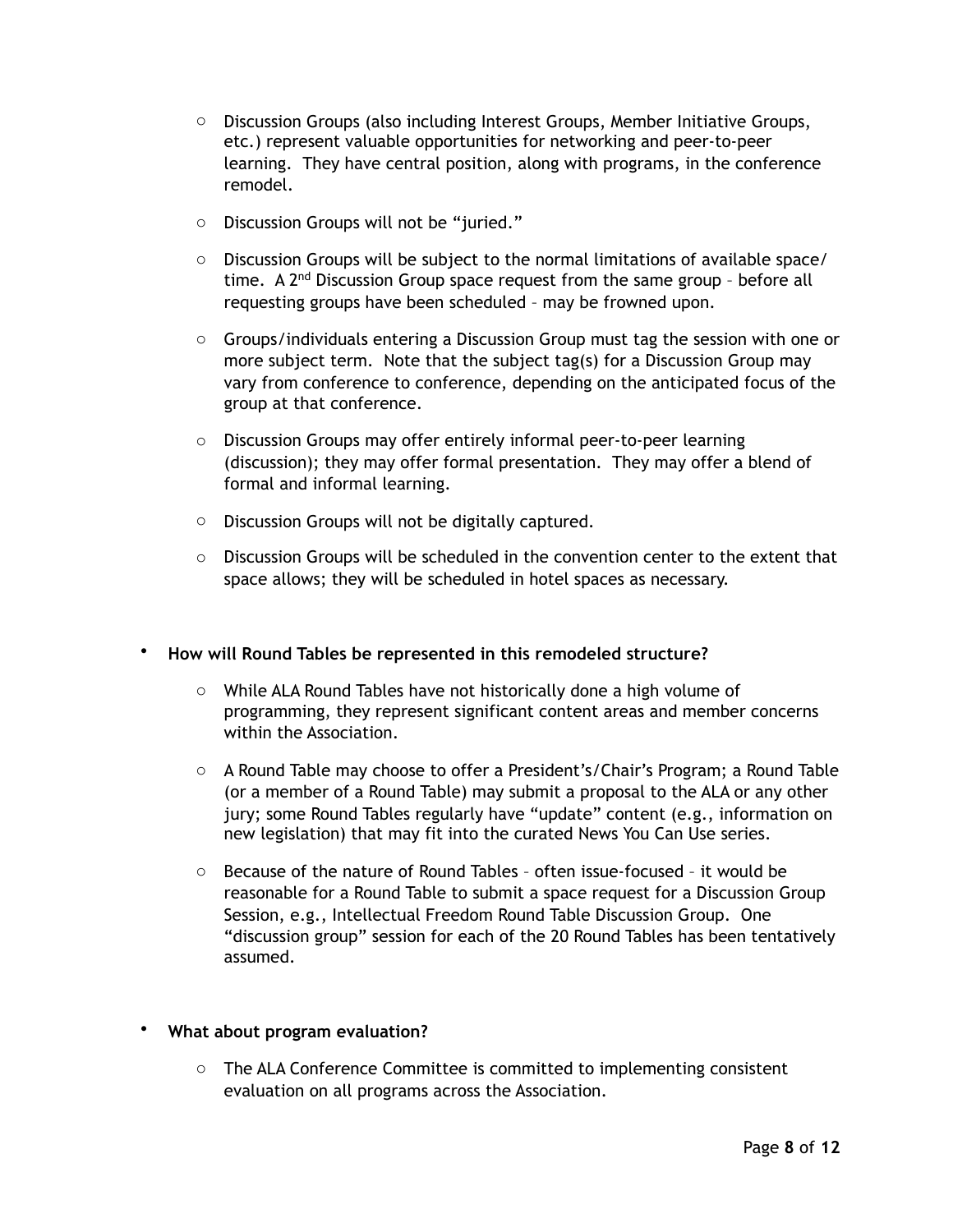- o Again, as it did in developing guidelines for jury consideration, the ALA Conference Committee will start with the evaluation forms/processes used by ALA Divisions and other groups within the Association.
- o Because of the volume of other agenda items at this Midwinter, a decision on evaluation form will be made at the 2016 ALA Annual Conference.
- o In addition to post-conference evaluation by attendees, it is also important to know who many people attended various sessions. Session sponsors will be asked to provide that information.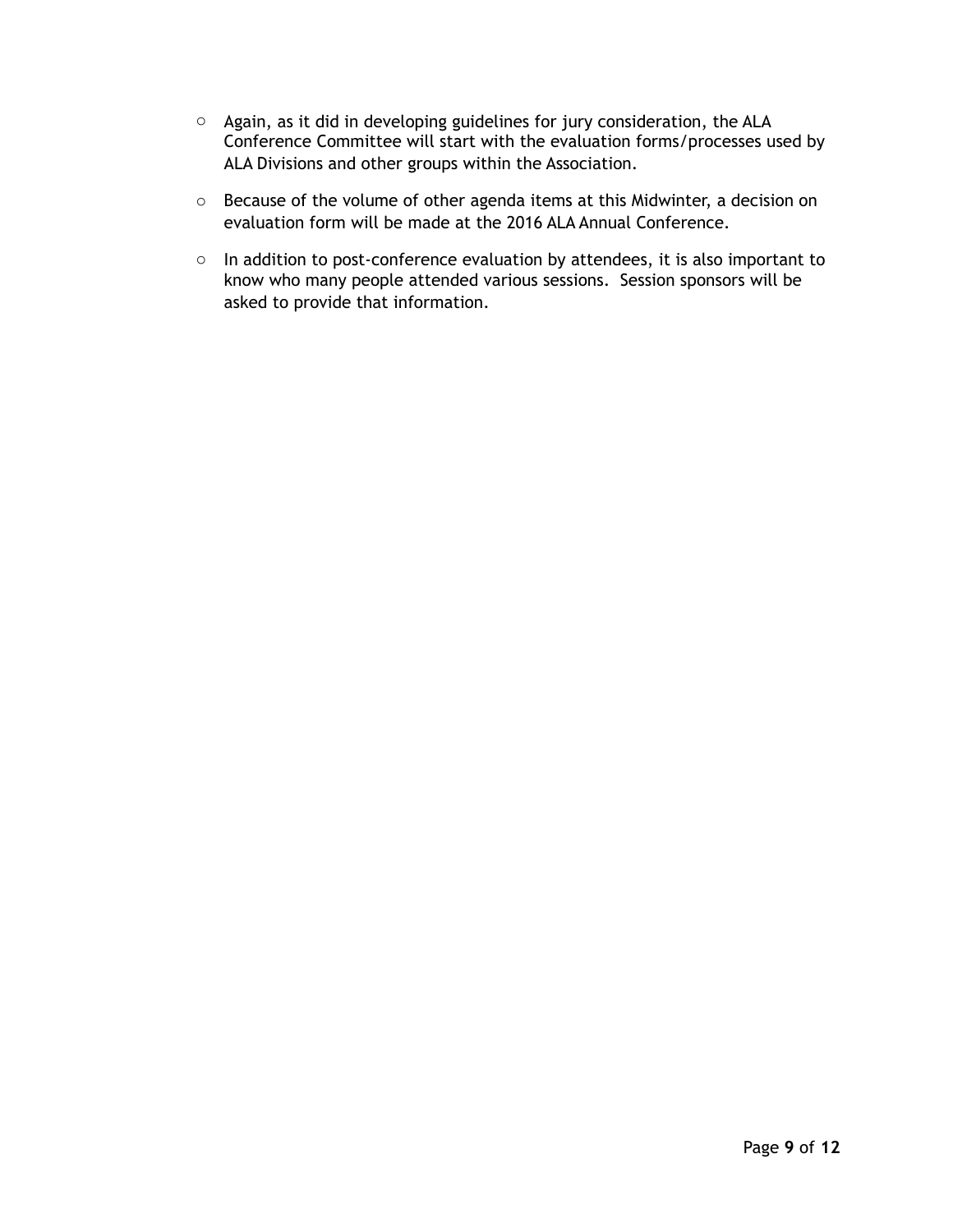- **What about Pre-Conferences and Pre-Conference Tours? What about ticketed events like banquets?**
	- o Pre-Conferences and Pre-Conference Tours have not been discussed by the Committee as part of this remodel. They will continue as they have been.
	- o The same for ticketed events such as banquets.
- **How do Committees and other business meetings fit into this new structure?** 
	- o Well, in some respects, this is the trickiest issue to address.
	- $\circ$  Historically, the largest single block of activity (i.e., number of sessions in a category) are committee and other business meetings.
	- $\circ$  In addition to being a numerically large group, committee are also complex to deal with because (a) many take 2 (or more) program "slots," (b) many have highly unusual room arrangements, and (c) committees may meet individually or in "all-committee" combined sessions.
	- $\circ$  Historically, ALA members have tended to belong to multiple committees/ boards – creating personal arrays of meeting conflicts.]
	- $\circ$  Committee members often articulate a conflict between the need to meet with their committee(s) and a desire to attend relevant programs or discussion groups.
	- $\circ$  The ALA Conference Committee is looking at several approaches to scheduling committee meetings – and a decision is anticipated by late winter.
	- o Possibilities being considered:
		- Completely Centralized scheduling
		- **EXECUTE:** Scheduling by group: e.g., a Division or a cluster of smaller groups would be allocated a block of space/time to allocate.
		- Some combination of the two options above.
	- o The ALA Council remains scheduled as it currently is, both in terms of time and room arrangement, generally in the convention center.
	- $\circ$  A cluster of rooms (hotel space, in a Board set, has been tentatively set aside for Boards (ALA, Division, Round Table).
	- $\circ$  A small number of rooms will designated for ALA's famous "hollow square + audience" set. Groups absolutely requiring that set will be asked to work together to allocate the space.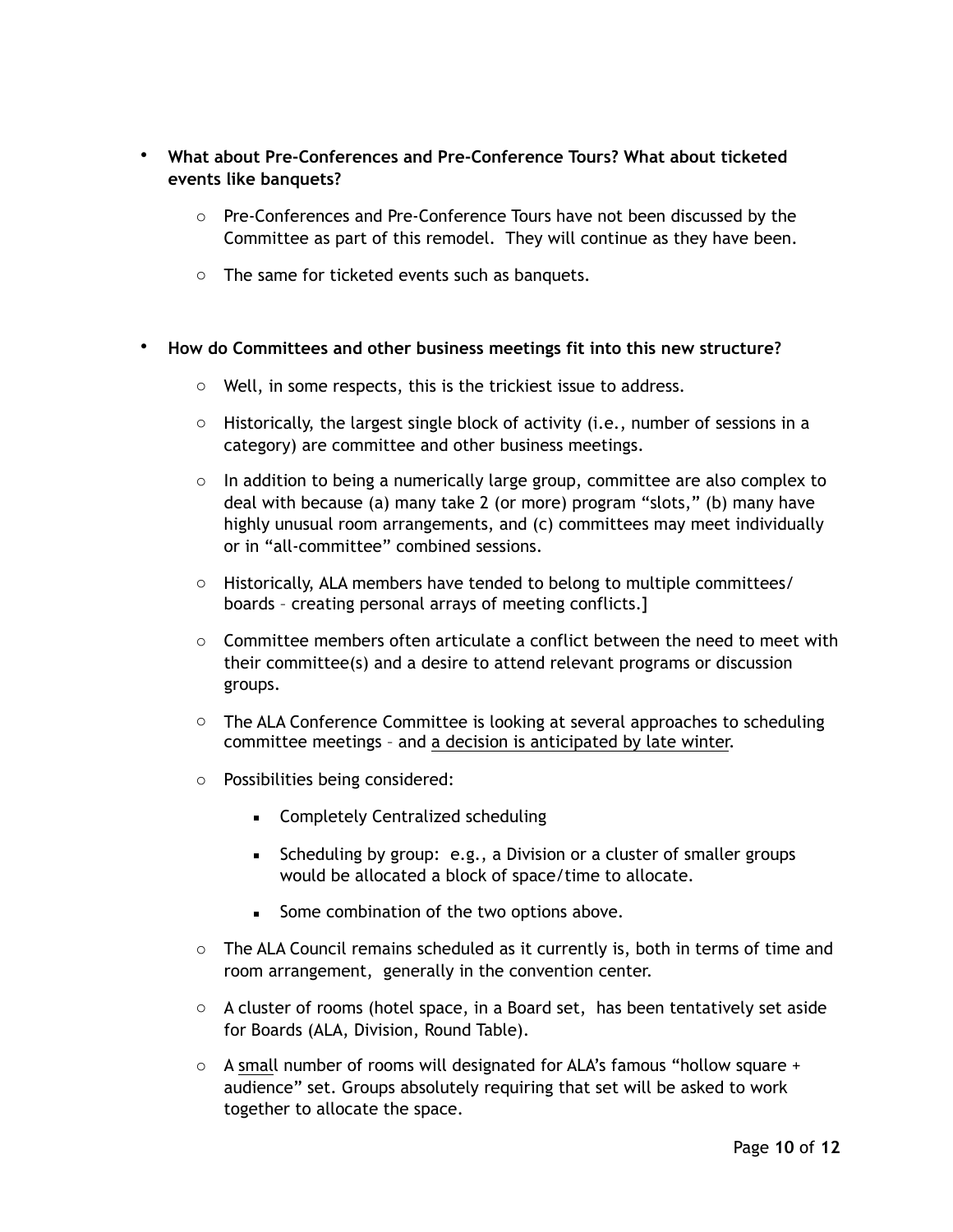- $\circ$  All other rooms will be set in rounds, so provide the greatest flexibility. (Rounds can be used for meetings, discussion groups or programs.)
- $\circ$  And yes, ALA Conference Services is looking at the options (and cost impact) of providing increased access of wifi in hotel meeting rooms.
- o *A "flex-room" will be set aside set with multiple round tables for "pop-up" meetings, to promote flexibility and encourage interaction.*

# • **Will the Conference Remodel have a (positive) impact on site selection options?**

- $\circ$  Quite possibly. One of the factors that distinguished ALA not necessarily in a positive way – among association conferences is its current demand for 350+ meeting rooms concurrently. The remodel proposal reduces that to 200 rooms concurrently – somewhat better.
- $\circ$  Note that a 200 room starting inventory results in a net of about 100 assignable rooms. There are many reasons for that, including the way hotels count/divide rooms (think of those rooms with airwalls) and the need to set aside spaces for things like AV storage.
- $\circ$  And, getting back to site selection, there are many other factors that impact site selection: hotel inventory, airline lift, state laws, local price structure, etc.
- **Were there other issues/questions raised in the feedback?** 
	- o Yes.
	- o Here are the topics in the ALA Conference Committee's or ALA Conference Services "Parking Lot":
		- Mailing badges
		- **•** Printed programs
		- A virtual conference
		- More virtual participation in the face-to-face conference
		- **■** Midwinter
- **In case I want to participate, where/when does the ALA Conference Committee meet at the 2017 Midwinter Meeting?**